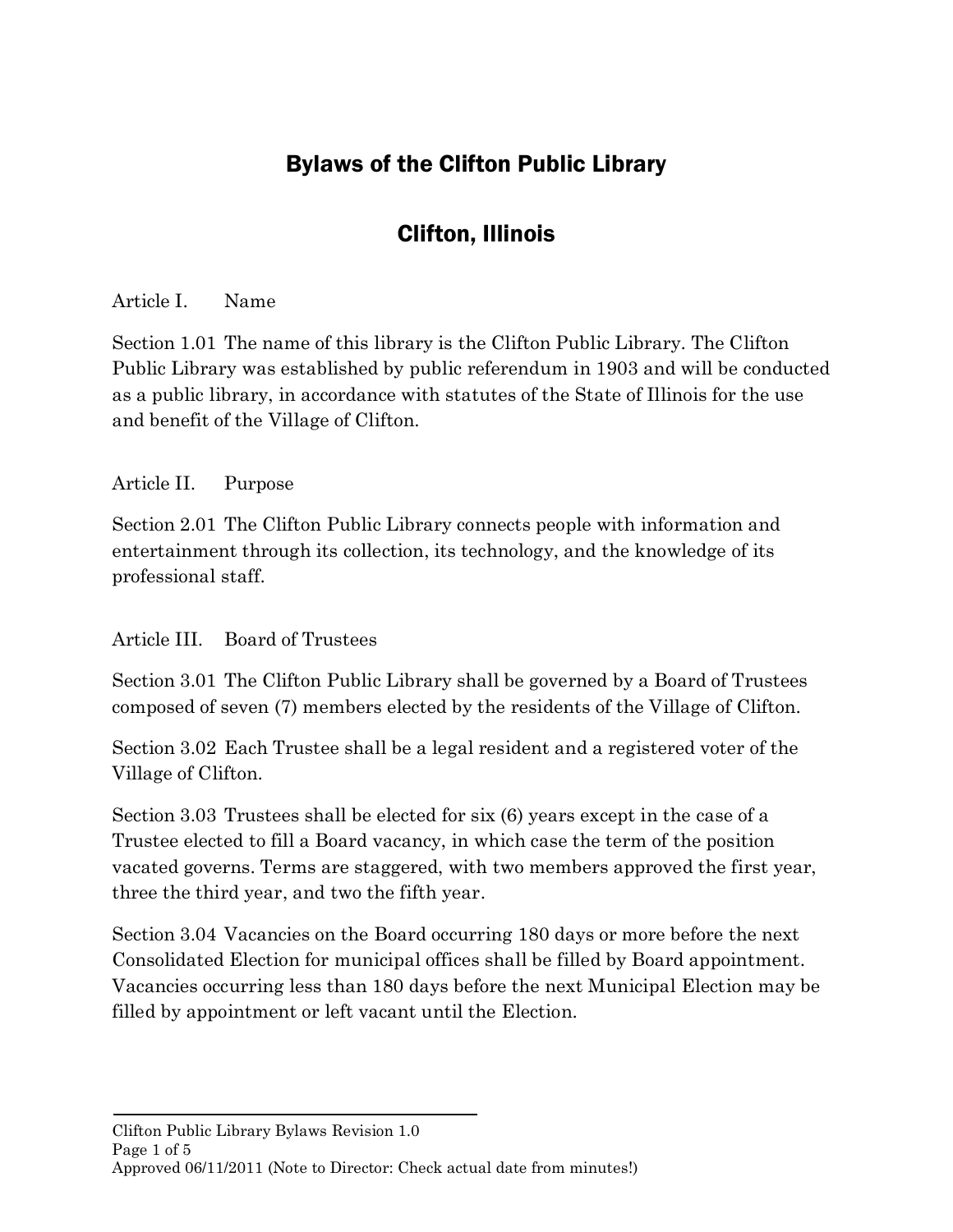Section 3.05 The Board of Trustees may recommend removal of a Trustee by majority vote if the Trustee fails to attend meetings or discharge the duties of his or her office.

Section 3.06 The President of the Board shall serve as official spokesperson of the Board. A Library Trustee shall not present him or herself as an official spokesperson or representative of the Board, whether by statements or in writing, without the advice and consent of the Board.

Section 3.07 Trustees serve without compensation, but shall be reimbursed from Library District funds for actual and necessary expenses incurred in the performance of their duties.

#### Article IV. Officers

Section 4.01 The officers of the Board shall be President, Vice-President, Secretary, and Treasurer.

Section 4.02 Officers will be elected by a majority vote of the Trustees at the May meeting and will serve for a term of one year. Officers may be removed from office with a simple majority vote of Trustees.

Section 4.03 The President shall

- (a) preside at all meetings of this association; and
- (b) be member ex-officio of all committees; and
- (c) appoint special committees; and
- (d) serve as official spokesperson with the advice and consent of the Board.

Section 4.04 The Vice-President shall

- (a) act as an aid to the President; and
- (b) perform the duties of the President in the absence or inability of that officer to serve.

Section 4.05 The Secretary shall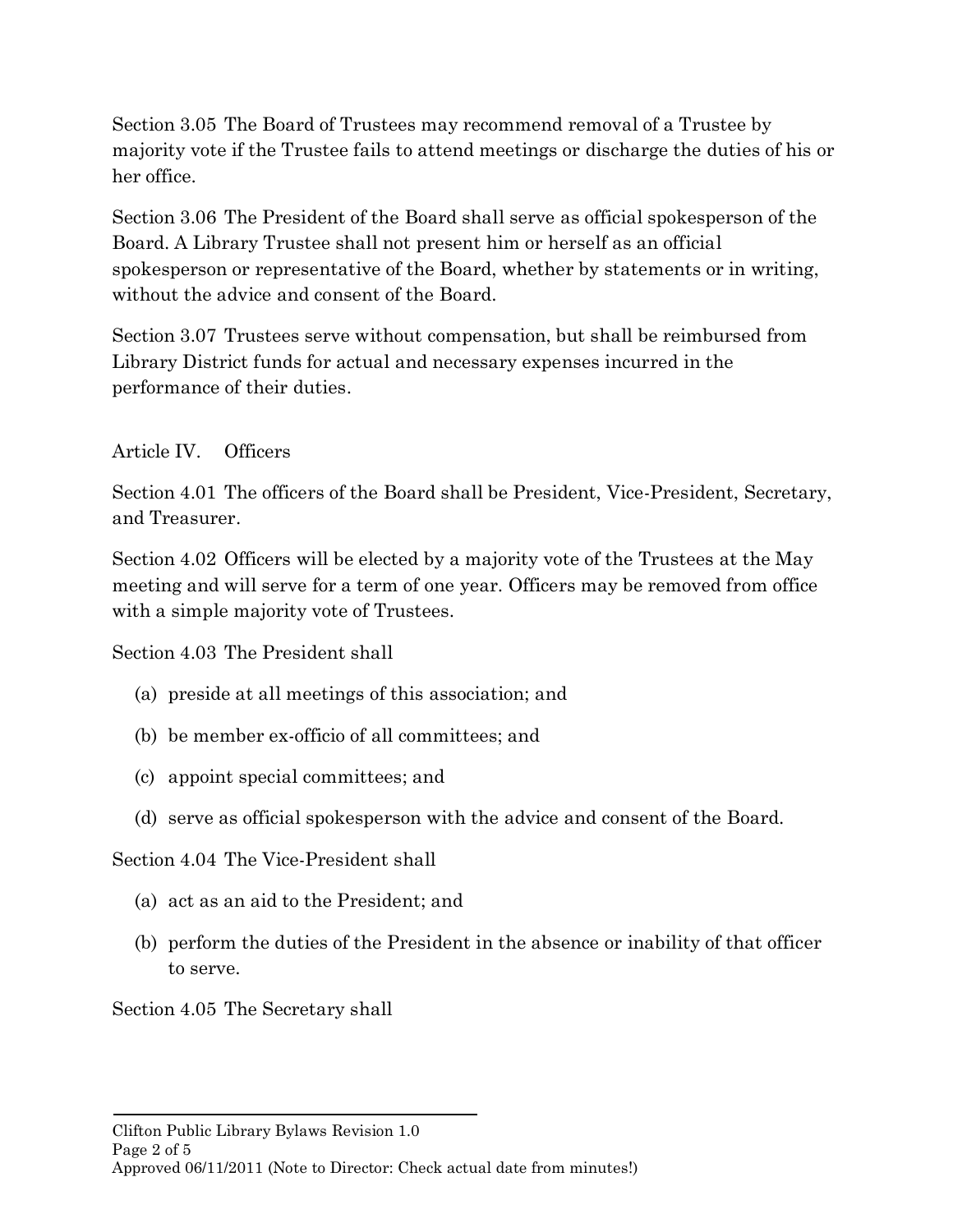- (a) record the minutes of all meetings of the Board, including the names of those in attendance, the ordinances enacted, resolutions, rules and regulations adopted, and all other pertinent written matter as to the operation of the Library; and
- (b) prepare official correspondence as directed by the Board; and
- (c) sign documents where applicable; and
- (d) act as the Library Election Official.

Section 4.06 The Treasurer shall

- (a) maintain the financial records; and
- (b) file accurate reports on the financial condition of the library; and
- (c) sign all checks from the operating funds.

Section 4.07 In the absence of the President from a legally called meeting, the Vice-President shall preside and perform the duties of the office. Should the Secretary be unable to perform the duties of the office, a Secretary pro tempore shall be appointed from the Board by the presiding officer. Should the Treasurer be temporarily unable to perform the duties of the office, the Board shall designate an Acting Treasurer who shall perform the duties of the Treasurer.

Section 4.08 All officers shall deliver to their successors all official material within ten days following the meeting at which the successors take office.

Article V. Meetings

Section 5.01 All regular and special meetings of the Board of Trustees shall comply with the Illinois Open Meetings Act.

Section 5.02 Regular Board meetings shall be held at 7:00 P.M. on the second Wednesday of every month except for July and December.

Section 5.03 Special meetings may be called by the President of the Board. Notice of time, place, and purpose must be sent to members at least two (2) days prior to meeting.

Section 5.04 Four (4) members will constitute a quorum.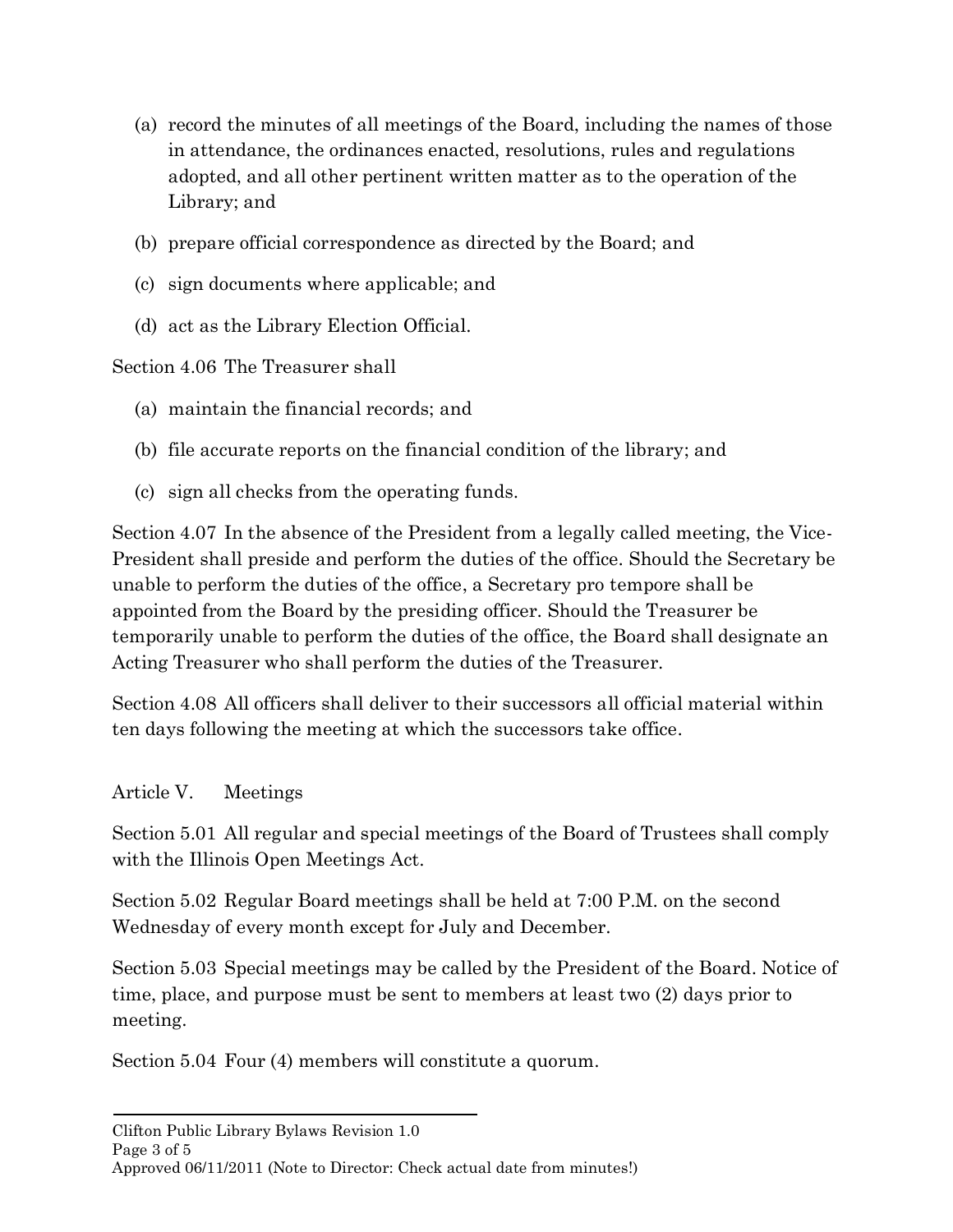Section 5.05 The Order of Business shall include, but not be limited to, the following items in the order listed:

- (a) Roll call
- (b) Approval of Minutes
- (c) Financial Report and Authorization of Expenditures
- (d) Communications
- (e) Unfinished business
- (f) New business
- (g) Adjournment

Article VI. Committees

Section 6.01 There shall be no Standing Committees.

Section 6.02 Special Committees for the study and investigation of particular purposes may be appointed by the President, with the advice and consent of the Board of Trustees. The Committees may include appropriate staff, but must include at least (1) Board member. Each committee shall serve until the completion of the work for which it was established. No Committee shall have other than advisory powers unless the Board grants it specific power to act.

Article VII. Financial Administration

Section 7.01 The fiscal year for the Clifton Public Library shall be from May 1 to April 30 inclusive.

Article VIII. Library Director